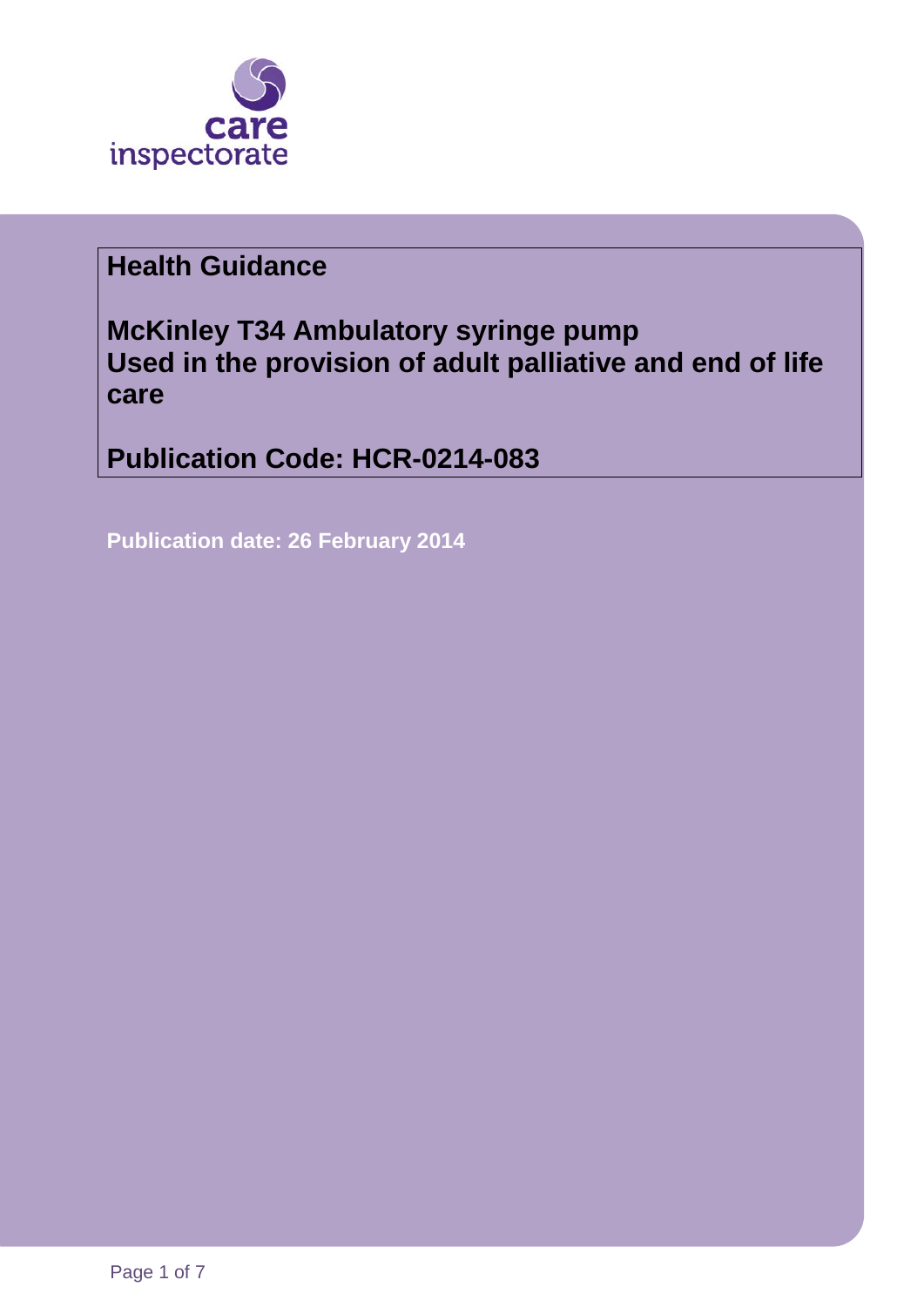# **Health Guidance**

## **McKinley T34 Ambulatory syringe pump Used in the provision of adult palliative and end of life care**

The contents should not be regarded as a statement of The Care Inspectorate policy, nor relied upon as a comprehensive statement of best practice, but as common sense guidance on issues of topical interest based upon authoritative statements of best practice in the field, at the time of preparation, and which may be of assistance to Care Inspectorate staff when reviewing practices and policies.

This guidance may be of interest to others who have an interest in the use of McKinley T34 ambulatory syringe pump.

Care Inspectorate staff may come across this medical device, that is, the McKinley T34 ambulatory syringe pump, in care homes, care at home services and hospitals due to the size and portable nature of this device.

#### **Aim of Health Guidance**

To ensure people in the services we regulate are cared for in a safe environment by staff who know how to use medical equipment safely.

This guidance provides information on systems that must be in place in registered care services to ensure that the McKinley T34 ambulatory syringe pump is used safely. Staff in services must be sure that they can demonstrate competent personcentred, safe and effective healthcare.

To support best practice in the hospital, hospice and community setting throughout Scotland there is a national policy and guidelines on this device. These can be found at NHS Education for Scotland (NES) at the Pharmacy section for further reference (March 2011)<sup>1</sup>

[http://www.nes.scot.nhs.uk/media/347814/mckinley\\_20t34\\_20syringe\\_20pump\\_20gu](http://www.nes.scot.nhs.uk/media/347814/mckinley_20t34_20syringe_20pump_20guidelines_20final.pdf) [idelines\\_20final.pdf](http://www.nes.scot.nhs.uk/media/347814/mckinley_20t34_20syringe_20pump_20guidelines_20final.pdf)

## **What is Palliative Care?**

Palliative care is a proactive approach involving a multi-professional team. As well as controlling pain and other distressing symptoms, it applies a holistic approach to meeting the physical, practical, functional, social, emotional and spiritual needs of patients and carers facing progressive illness and bereavement.

Although historically associated with the later stages of cancer, it is now established that palliative care should also be a routine part of care for those living with and dying from a wide variety of non-malignant conditions, such as dementia, heart failure, Huntington's disease, motor neurone disease, multiple sclerosis, muscular dystrophy, Parkinson's disease, renal failure and respiratory failure among others.

Palliative care can be provided at any stage following diagnosis of a life-limiting illness or condition, and not solely in the last few days, weeks or months of life. A palliative care approach should be used as appropriate alongside active disease management from an early stage in the disease process (Scottish Partnership for Palliative Care,  $2014)^2$ .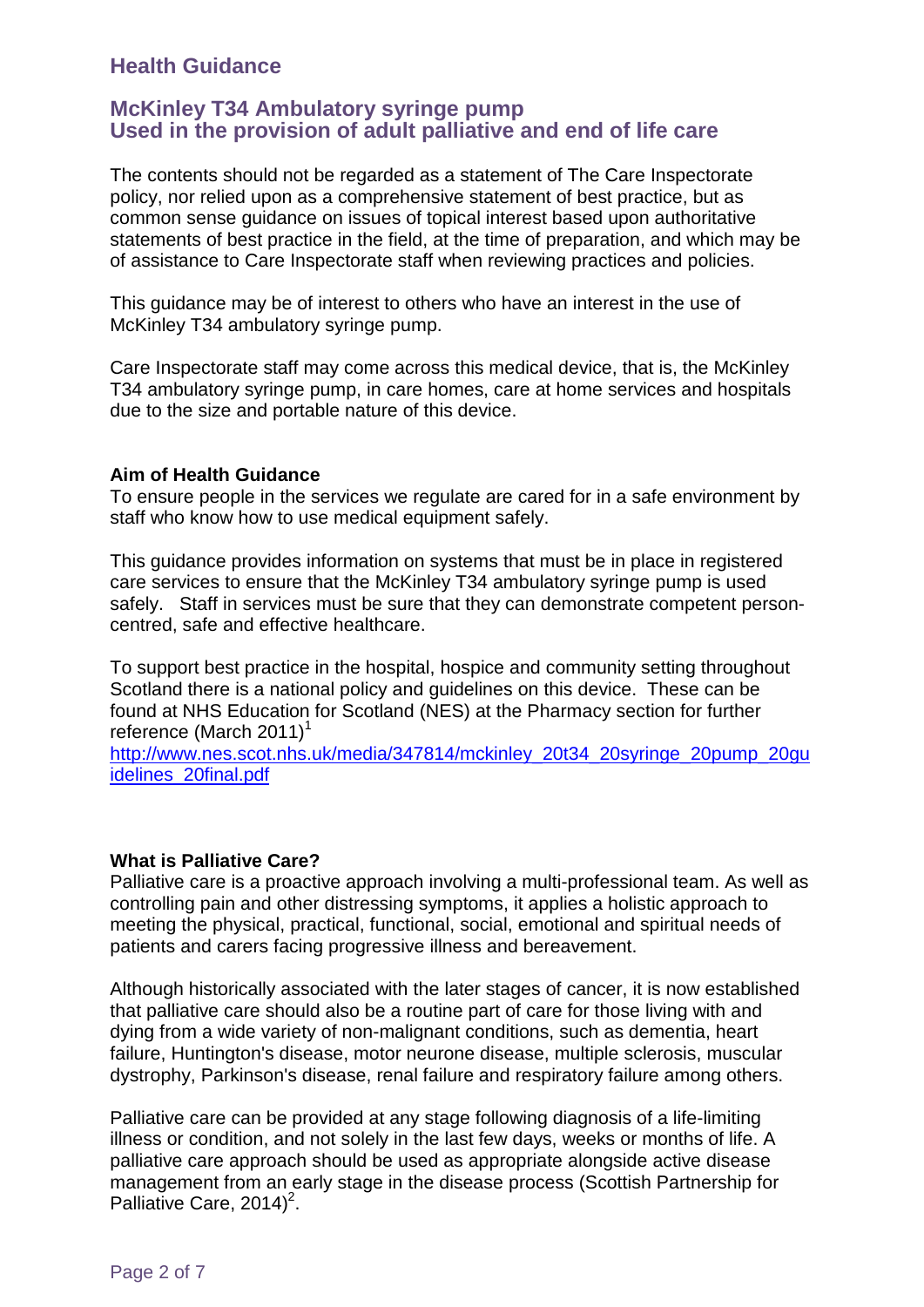## **Introduction**

An important element of palliative care is concerned with controlling pain and other symptoms for an individual person. When a person is unable to swallow oral medicines to relieve symptoms, for example, pain relieving medicine (analgesia) or anti sickness medicine (anti emetic) other alternative ways of administering medicine may have to be considered.

One method is by administering medicine by a continuous subcutaneous infusion (CSCI) via a syringe pump which avoids the need for repeated injections which can be painful and unacceptable.

The medical infusion device that this guidance refers to is the McKinley T34 syringe pump which was launched in the United Kingdom in 2005.

## **What is the McKinley T34 Syringe Pump?**

The McKinley T34 syringe pump is a small, lightweight, battery powered, ambulatory syringe pump which has a Liquid Crystal Display (LCD) screen.

The pump can detect the size of the syringe, and calculates the appropriate rate. It also has a rapid occlusion alarm and a message appears on the display screen indicating the cause of the alarm.

Summary of what can be displayed:

- deliverable volume
- rate in milliliters per/hour (ml/hr)
- duration of infusion
- syringe size
- cause of the alarm and alerts
- error messages
- context-sensitive instructions

The standard delivery period for a continuous subcutaneous infusion in palliative care is 24 hours.

## **Advantages**

- Acceptability and reliability
- Reduced need for injections
- Maintenance of a person's mobility
- Constant therapeutic drug levels over a 24 hour period
- Only requires being re-filled every 24 hours

## **Disadvantages**

- Potential source of infection
- Skin site reactions
- In emaciated people or those on long term infusions, skin site availability may become an issue
- Need for daily visit in the community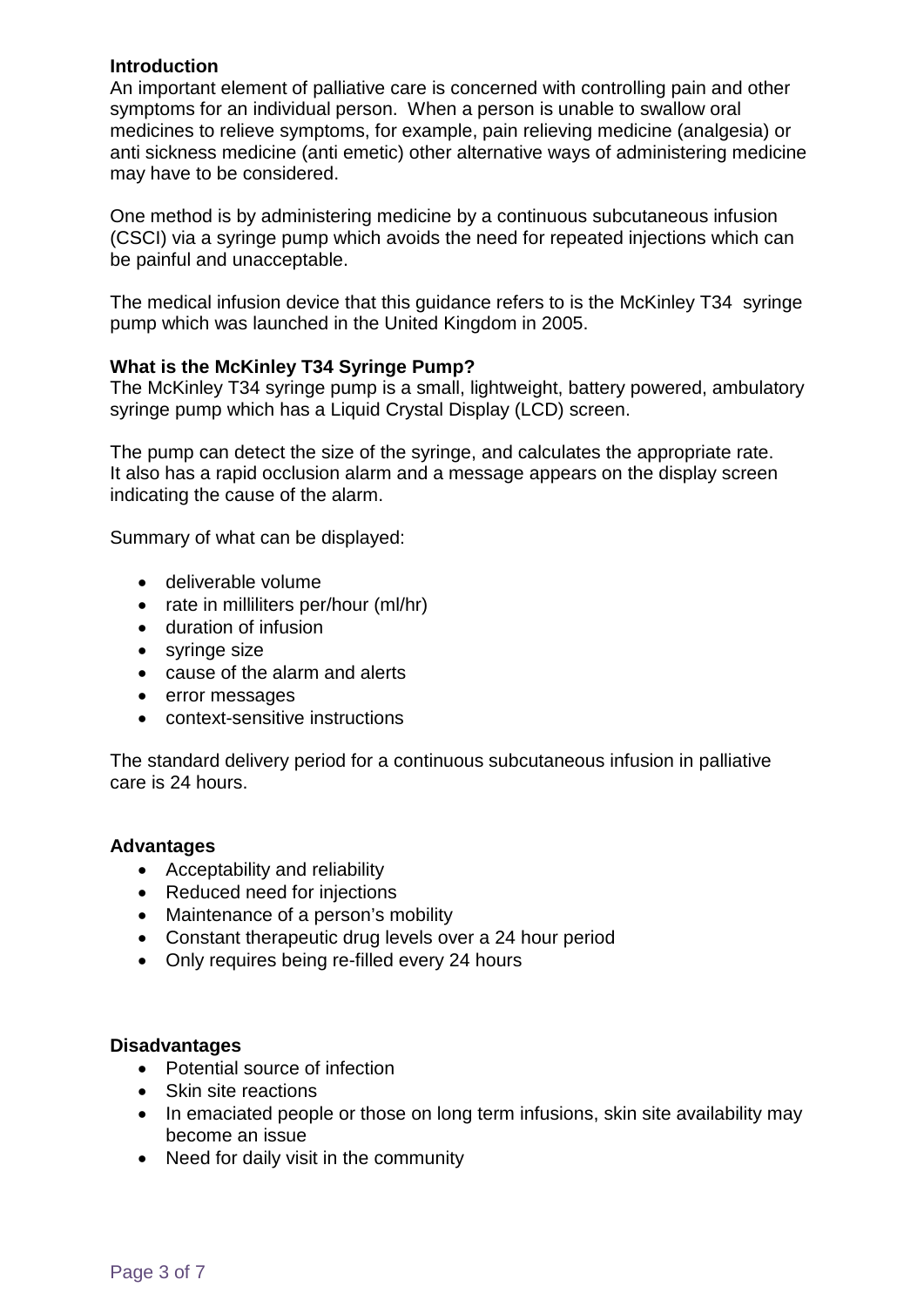## **Health Guidance**

#### **Policy and procedure:**

To inform and guide staff the service must have a policy and procedures on the use of the McKinley T34 syringe pump.

## **Manufacturer's guidance:**

The service should have the manufacturer's instruction manual on the use of the McKinley T34 syringe pump available for staff, service users and their relatives.

#### **Education and training:**

Before use staff must have received education and training on the setting up and management of these devices. Healthcare professionals have a personal responsibility and accountability to ensure they receive education and training in the safe use and observation of any medical device they need to use. Both theory and practical experience should be included in the training programme.

The provider and manager of care services should ensure that education and training takes place and maintain a record of staff who are trained and competent to use such devices (Medicines and Healthcare products Regulatory Agency (MHRA) infusion systems  $v2.1$  2013).<sup>3.</sup>

Registered nurses must be registered with the Nursing & Midwifery Council (NMC). At supervised practice a nurse can discuss continuing education, training and supervised practice to keep up to date.

#### **Recording and documentation:**

The service should have the following appropriate documentation to monitor the McKinley T34 Syringe Pump:

- a record of the type of device being used
- infusion sites, care of and site changes
- prescription chart for medicines
- $\bullet$  records for recording and checking medicines for use in syringe pumps<sup>4</sup>.
- monitoring chart (to record checks whilst syringe pump in use)
- assessment tool for pain and / or symptom control

Registered nurses must comply with the most recent guidance published by the Nursing and Midwifery Council (MWC) about records and record keeping<sup>5</sup>.

## **Access to specialist advice:**

Often medical devices such as syringe pumps are not used on a regular basis in services such as care homes. It is very important that care services have access to specialist advice and support when required. From, for example, members of the primary healthcare team, such as, district nurses, general practitioners, or from staff based in hospices or specialist palliative care units in general hospitals.

Services should have access to advice on medicines used in the McKinley T34 syringe pump, for example, on drug choice and dose. Sources of advice may be from the service users GP, specialist palliative care pharmacists, hospital palliative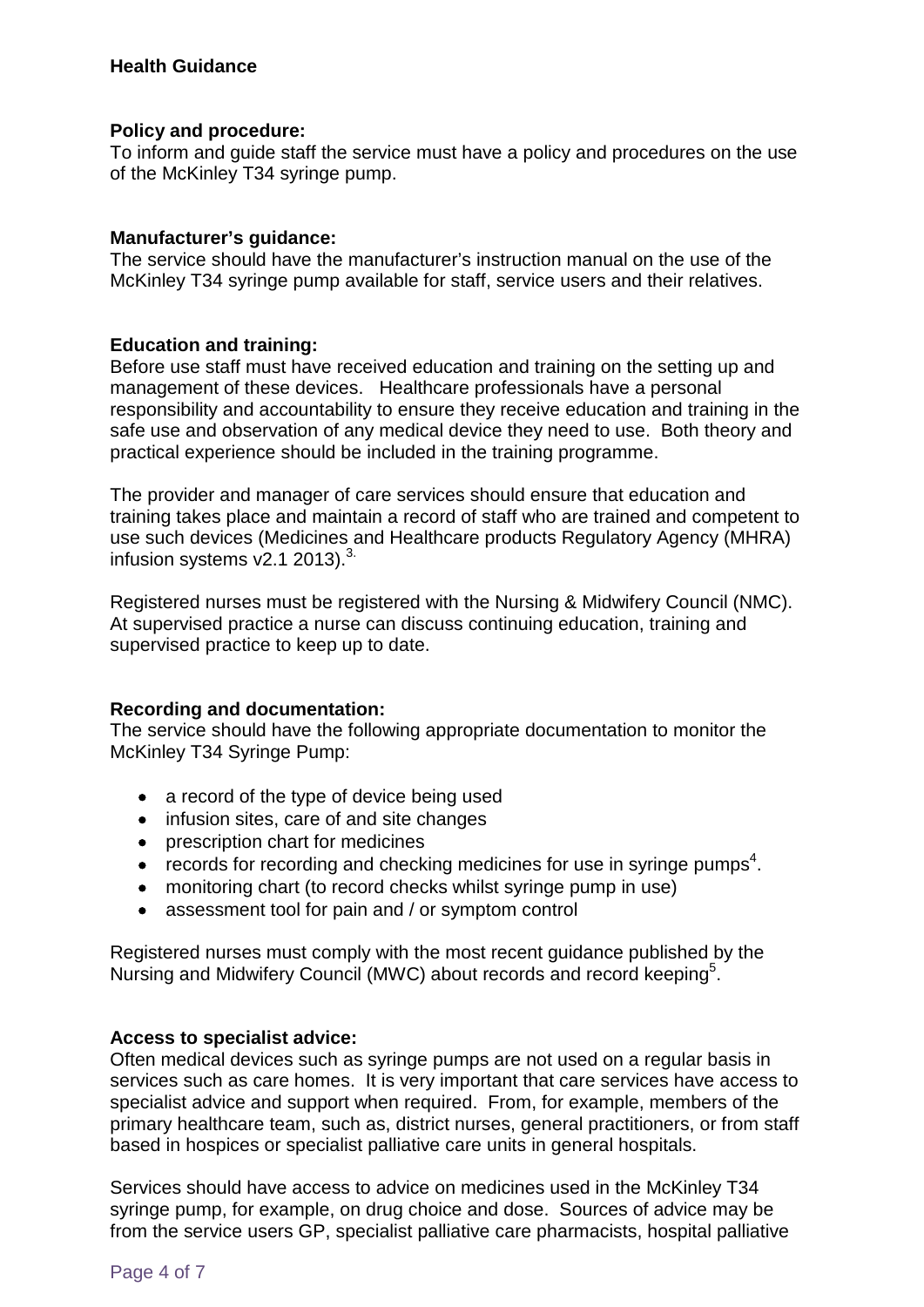care pharmacists or local hospice staff. Advice may also be found in the services local NHS palliative care guidelines.

The service should be aware that staff / practitioners should be seeking advice for drugs and combinations with which they are not familiar. $6$ 

## **Guidelines about syringe pump:**

The services should have access to their local NHS guidelines on the McKinley T34 Syringe Pump.

#### **Informed consent:**

The individual / service user should give informed consent. Where this is not possible the Adults with Incapacity Act (Scotland), should be referred to<sup>7.</sup>

#### **Service user information:**

Service user information should be available, for example, if the service user goes home with the device at a weekend, or on pass, they should be given verbal and written information on the use of the syringe pump device and who to contact in an out of hours and emergency situation.

#### **Safety and risk assessment:**

The service should assess if they require using accessories that protect the syringe pump from accidental knocks and tampering, such as, the optional lockbox or carry pouch.

#### **Safe storage:**

The service should have proper safe storage facilities for this device.

#### **Syringe pump maintenance:**

If the service provider owns the device, systems must be in place to have the T34 syringe pump serviced regularly, at least annually whether used or not. The service should be made at a medical physics department by authorised personnel.

Syringe pumps should be sent for maintenance checks immediately if they have been dropped, suffered fluid ingress, for example, fluid split over the device or device accidently dropped in a bath or if there is any doubt as to their functional operation whilst in use.

#### **Cleaning and decontamination:**

Cleaning should be carried out as recommended by the manufacturer. Access to infection prevention and control personnel should be available if required.

#### **Adverse Incidents and Hazard Warning Notifications:**

• The service should be aware of how to report adverse events or incidents to the Regulating Medicines and Medical Devices (MHRA) if there is an incident involving a device.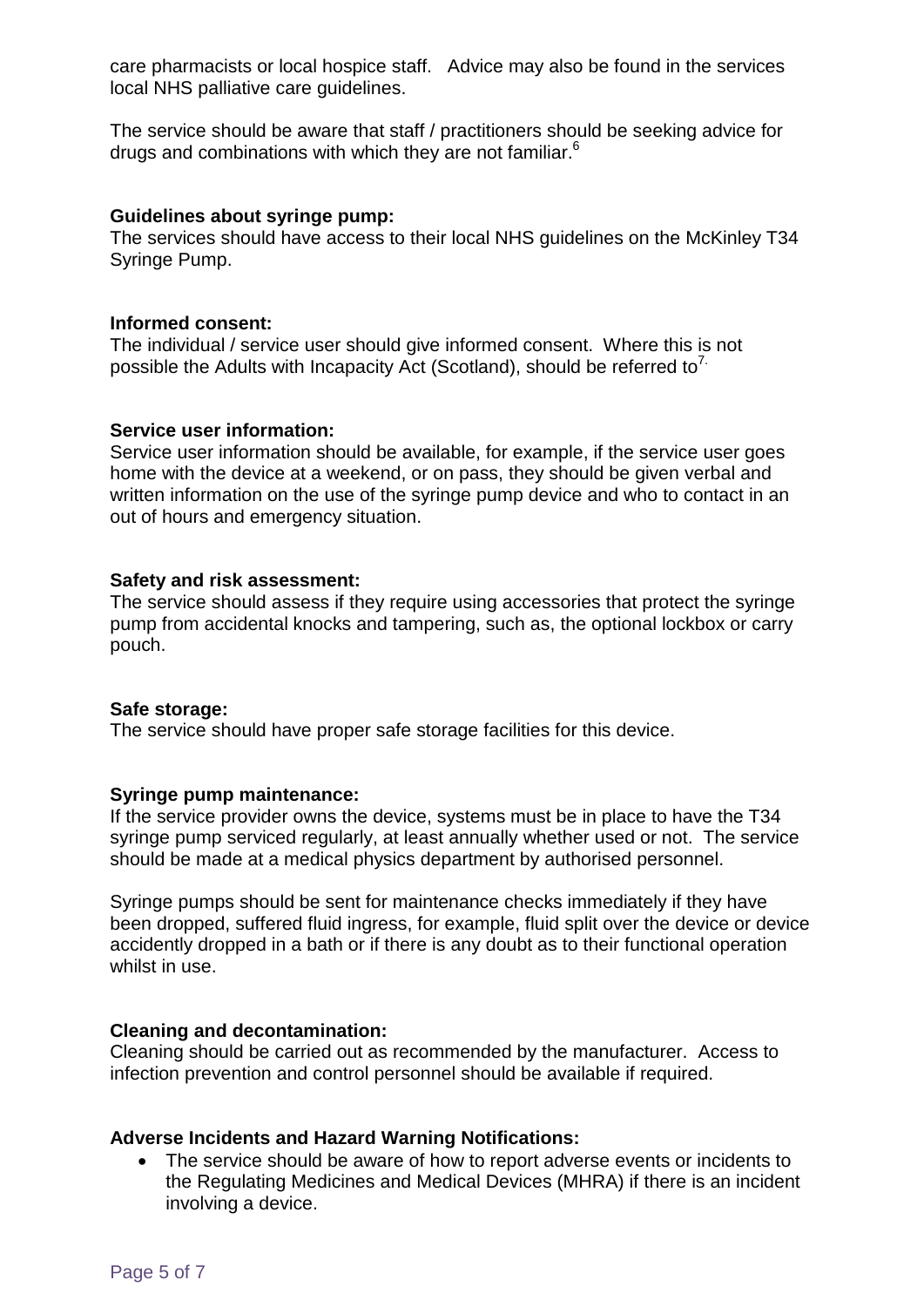• The service should receive or have access to safety warning notices and medical device alerts. It is important that relevant notices are acted and reported upon.

## **Out of hours arrangements:**

Out of hour's arrangements for staff should be in place, for example, if the device was to stop in an out of hour's situation contact details of who to contact should be available to support staff.

## **References**

- 1. NHS Education for Scotland Guidelines for the McKinley T34 at Pharmacy (2011) [www.nes.scot.nhs.uk/disciplines/pharmacy](http://www.nes.scot.nhs.uk/disciplines/pharmacy)
- 2. Scottish Partnership for Palliative Care (2014) online definition What is palliative care?
- 3. Medicines and Healthcare products Regulatory Agency (MHRA) Infusion systems v2.1 (December 2013)
- 4. MHRA devices in practice a guide for professionals in health and social care 2008 (online 2011) web version
- 5. Nursing & Midwifery Council (NMC) Record keeping Guidance for nurses and midwives (2010)
- 6. Scottish Executive National care standards care homes for older people Standard 15 Keeping well medication (2005)
- 7. Adults With Incapacity Act (Scotland) Act 2000